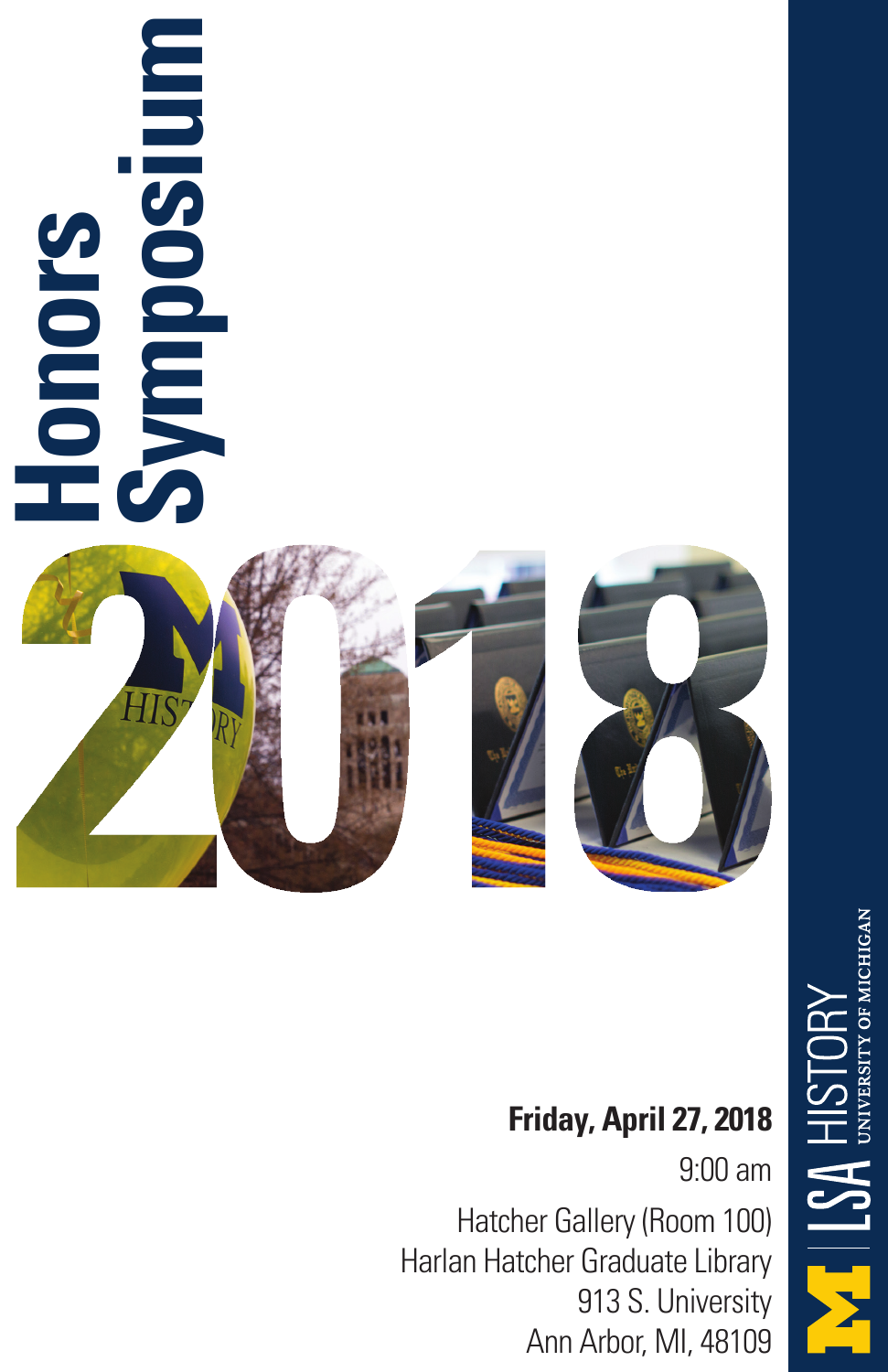# **PROGRAM**

### **9:00 am Welcome**

### **Jay Cook**

History Department Chair, Professor of History and American Studies

### **Pamela Ballinger**

Honors Committee Chair, Associate Professor of History

### **9:15 am Thesis Presentations**

### **Joshua Hasler**

Eugenics and the University: Reasserting C.C. Little into the History of Eugenics, Higher Education, and the University of Michigan Advisor: Alexandra Minna Stern

### **Thalia Chrysanthis**

Infinitely More Important: The Reemergence of Ninth Amendment Precedent During the Long Sixties Advisor: Alexandra Minna Stern

### **Levi Teitel**

Helmar Lerski and the Illumination of Zionism Advisor: Anne Berg

### **Kendall Lehmann**

One Man's Empire? Don Canham's Tumultuous Relationship with Title IX Advisor: Mary C. Kelley

### **Youshi "Joshua" Zhang**

Engineers and Rome: Tracing the Roman Element from Engineers in British India, 1793-1914 Advisor: Amanda Armstrong

### **Natalie Kozak**

Forgetting Larry Itliong: A Glimpse into the Causes and Effects of Filipino-American Marginalization in the United Farm Workers Advisor: Maris Vinovskis

### **Jay Dutcher**

From Pines to Peaches and Brown Trout: Transformation of the Pere Marquette River 1860-1980 Advisor: Perrin Selcer

### **Julia Kropa**

Keeping the US Hand Well Hidden: The Role of the Church Committee in Rethinking US Covert Intervention in the 1970s Advisor: Victoria Langland

### **Rohin K. Patel**

Poverty of India—British Colonial "Drain" and Contemporary Economic Implications Advisor: Thomas R. Trautmann

### **Jared Kunkel**

Dysfunctional Diaspora: Why Jewish Immigrant Dispersion from Galveston Failed Advisor: Deborah Dash Moore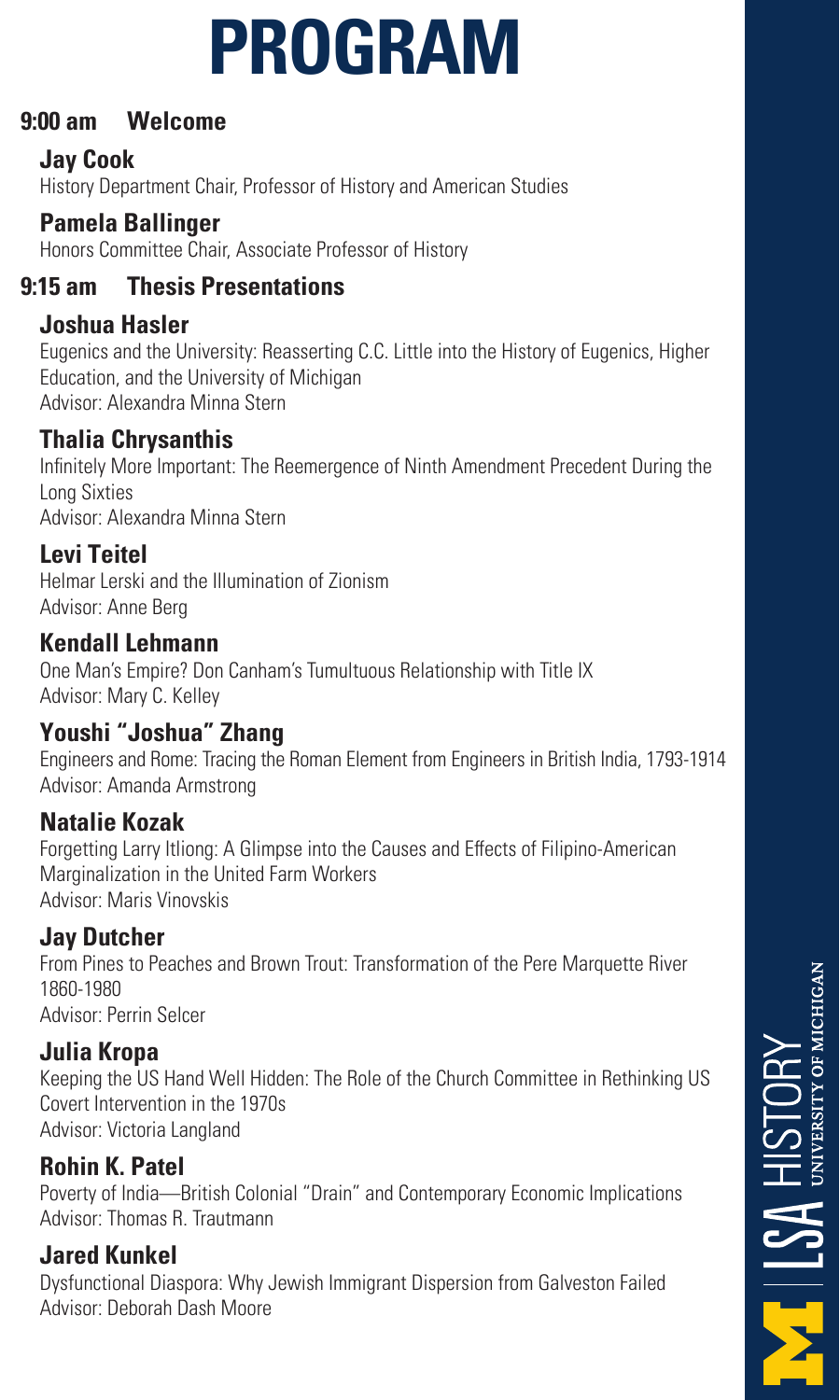### **Keisuke Ozeki**

American Citizens for Justice: Preserving the Legacy of Vincent Chin in Eighties Detroit Advisor: Heather Ann Thompson

### **Reine Patterson**

White Churches, Black Activism: The Detroit Presbytery from Civil Rights to Black Power Advisor: Stephen Ward

### **10:15 am Refreshments**

### **10:40 am Thesis Presentations**

#### **Jacob Margolies**

A Nation Born from the Ashes: The Contribution of European Antisemitism and the Holocaust to the Birth of Israel Advisor: Victor B. Lieberman

#### **Cayla Palmer**

Dr. Edward Bliss Foote and the Limits of Victorian Sex Radicalism Advisor: Martin S. Pernick

### **Zaryff Razali**

Confronting Hegemonies: How Masculinity and Socioeconomic Issues Framed Malay Feminist Strategies in Colonial Malaya 1931-1956 Advisor: Victor B. Lieberman

#### **Laura Marsh**

Their Name Is on Your Waters: Appropriation of Indigenous Aesthetics in Mackinac Straits Tourism in the 20th Century Advisor: Gregory Dowd

#### **Noah McCarthy**

Gerald Ford, Human Rights, and the American Presidency Advisor: Jonathan Marwil

#### **Colleen Harrison**

Girl Club: Barbara Mikulski, Female Senators, and Gendered Rhetoric in the Year of the Woman Advisor: Matthew Lassiter

#### **Margaret Johnson**

Under the Influence: Mexico's Role in US International Drug Policy in Latin America 1969-1976 Advisor: Matthew Lassiter

#### **Melissa Neal**

Gendered Spaces at the University of Michigan at the Dawn of Coeducation Advisor: Mary C. Kelley

### **11:20 am Refreshments**

### **11:30 am Awarding of Prizes**

- LSA Honors Awards
- Stephen J. Tonsor Best Oral Presentation of Thesis Award
- James A. Knight Scholarships in History
- Elizabeth Sargent Lee Medical History Prize
- Stephen J. Tonsor History of Ideas Undergraduate Honors Award
- John A. Williams History Award
- Arthur Fondiler Award for Best Undergraduate Thesis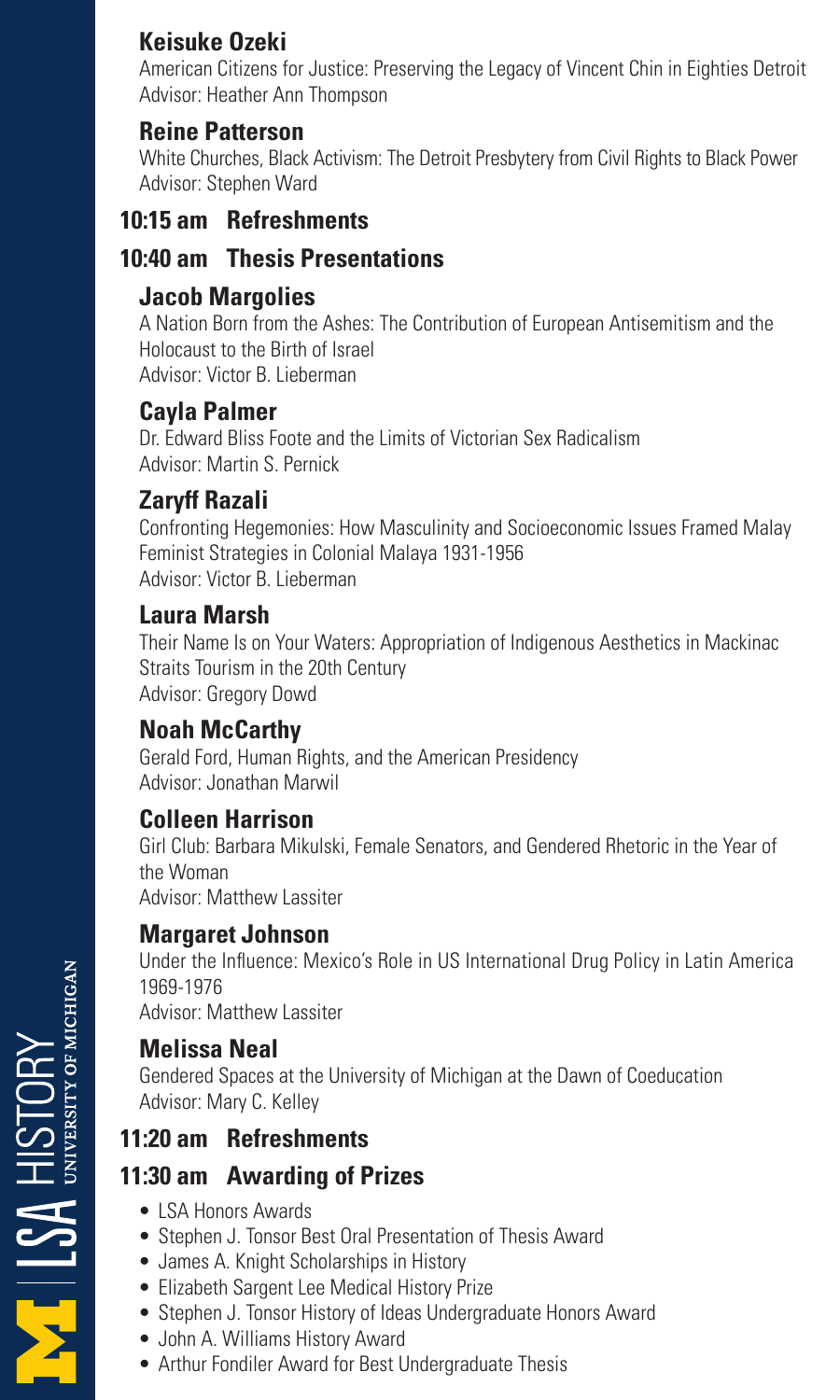# **2018 History Department Honors Students**

# **Thalia Chrysanthis**

Infinitely More Important: The Reemergence of Ninth Amendment Precedent During the Long Sixties

Advisor: Alexandra Minna Stern

The Ninth Amendment to the US Constitution, in the Bill of Rights, is often overlooked, even by historians. This trend was particularly true prior to its reappearance in the modern Supreme Court in 1965, during the Griswold v. Connecticut case. Griswold, and its companion case, helped overturn the country's anti-contraceptive laws, doing so through the Supreme Court's discovery of the right to privacy. This right was outlined in part by using the Ninth as a provision protecting rights not directly listed in the Constitution, its original purpose. My thesis focuses on this return of the Ninth to a prominent role in our Supreme Court, examining how and why the Ninth reappeared at this time.

# **Jay Dutcher**

From Pines to Peaches and Brown Trout: Transformation of the Pere Marquette River 1860-1980

Advisor: Perrin Selcer

From 1860 to 1980, the Pere Marquette River in West Michigan transformed as a consequence of human engagement with the landscape. Although the logging industry moved into the river's basin and destroyed the natural landscape at the end of the nineteenth century, farming and fishing took over in the coming decades and stabilized both society and the environment through their mitigated impact on the landscape and their increasing focus on conservation. This is a story of devastation and triumph, because without logging, these industries may never have moved into the area and made the Pere Marquette the scenic, natural, and world-famous fly fishing destination it is today.

# **Colleen Harrison**

Girl Club: Barbara Mikulski, Female Senators, and Gendered Rhetoric in the Year of the Woman

#### Advisor: Matthew Lassiter

In this thesis, I compare three areas of legislative work Senator Mikulski introduced or heavily supported around the time of the Year of the Woman. Most of this work will center on the legislation from the 103rd Congress, I also pull examples from the 102nd and 104th congresses as well. I examine how Mikulski chose to speak out the most when it came to the gendered issues. Senator Ted Kennedy (D-Mass.) provides insight as to how the males on the Labor and Human Resources Committee would act. I compare Mikulski to her fellow female senators, Kassebaum, Patty Murray (D-Wash.), and Barbara Boxer (D-Calif.).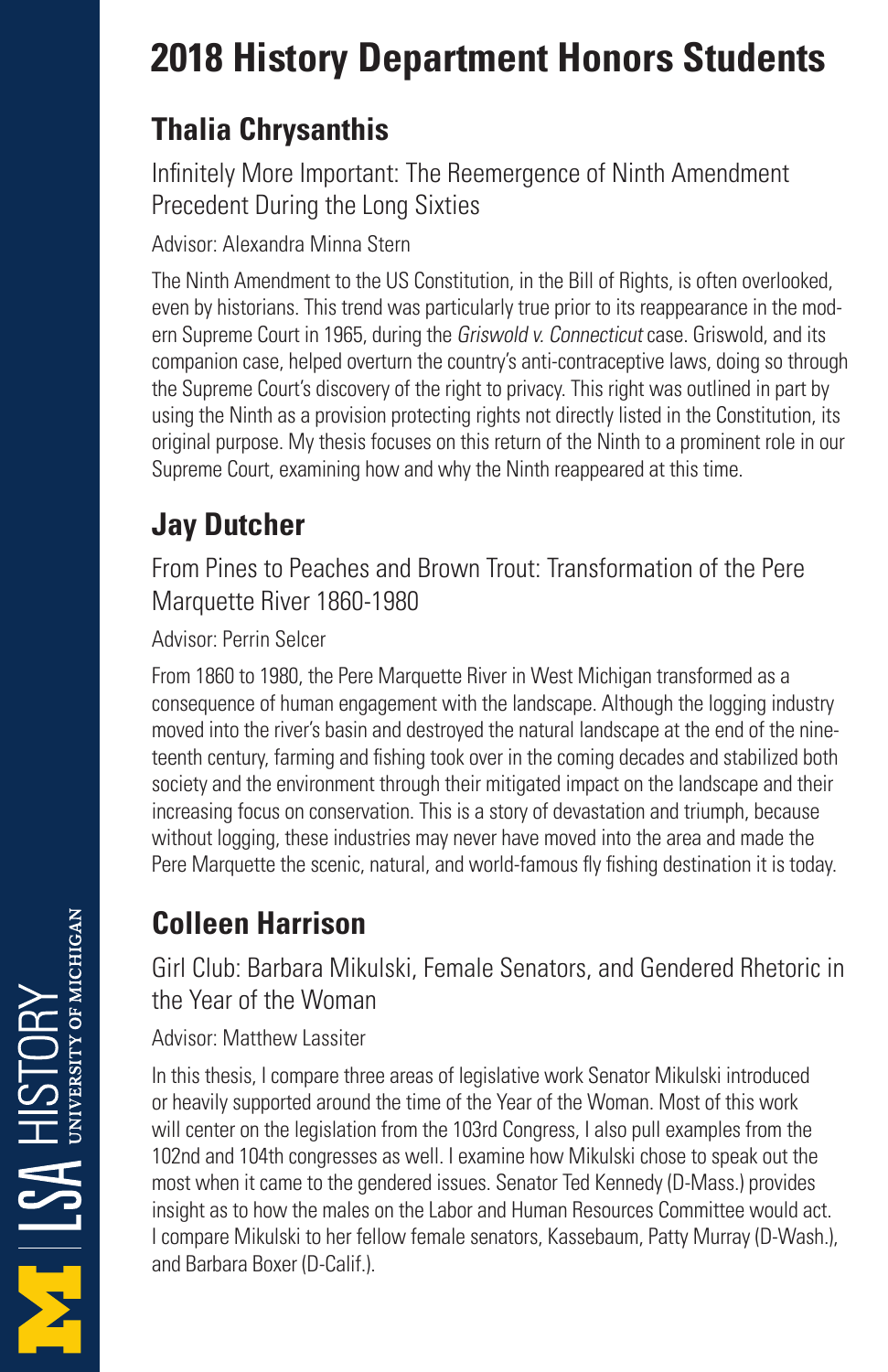### **Joshua Hasler**

Eugenics and the University: Reasserting C.C. Little into the History of Eugenics, Higher Education, and the University of Michigan

Advisor: Alexandra Minna Stern

Clarence Cook Little was a prominent American eugenicist in the 1920s and 1930s and was a founder of the American Eugenics Society. By analyzing his prescriptions for reforming eugenics and American education, I have found that he viewed these "young sciences" as inextricably linked, with great symbiotic potential. His failed "University College," which he attempted to implement while President of the University of Michigan, and the successful "Freshman Week," were two educational reforms emblematic of these links. This thesis examines this dynamic as well as the way reinterpretation of Little's involvement in the eugenics impacts his legacy and memory.

### **Margaret Johnson**

Under the Influence: Mexico's Role in US International Drug Policy in Latin America 1969-1976

#### Advisor: Matthew Lassiter

This thesis looks at the ways in which US international drug policy developed throughout 1969-1976, especially in respect to Latin America. Throughout these years, US drug policy became increasingly militaristic and invasive despite a larger reckoning with the United States' role abroad. When examining the processes that made this evolution possible, Mexico emerges first as a key actor in shaping the initial form of US policy and later as a rhetorical device to justify the proliferation of these policies. Through Mexico, the US created an anti-drug policy standard that became emblematic of US foreign policy across Republican and Democratic presidencies despite the fact that these policies have not been proven effect in reducing drug supply.

### **Natalie Kozak**

Forgetting Larry Itliong: A Glimpse into the Causes and Effects of Filipino-American Marginalization in the United Farm Workers

#### Advisor: Maris Vinovskis

The United Farm Workers, most often associated with Cesar Chavez, was not just important to Mexican-Americans. Larry Itliong, a Filipino-American, led the original grape strike that caused the formation of a Unified Farm Workers' organization that would fight—non-violently—for farm workers' rights. Itliong's personal history, including the details surrounding his resignation from the UFW in 1971, demonstrates both the importance and marginalization of Filipino-American members of the UFW. However, the UFW also positively influenced Itliong's engagement with his Filipino-American community. Ultimately, Larry Itliong serves as a symbol of a largely ignored population of migrants from the Philippines.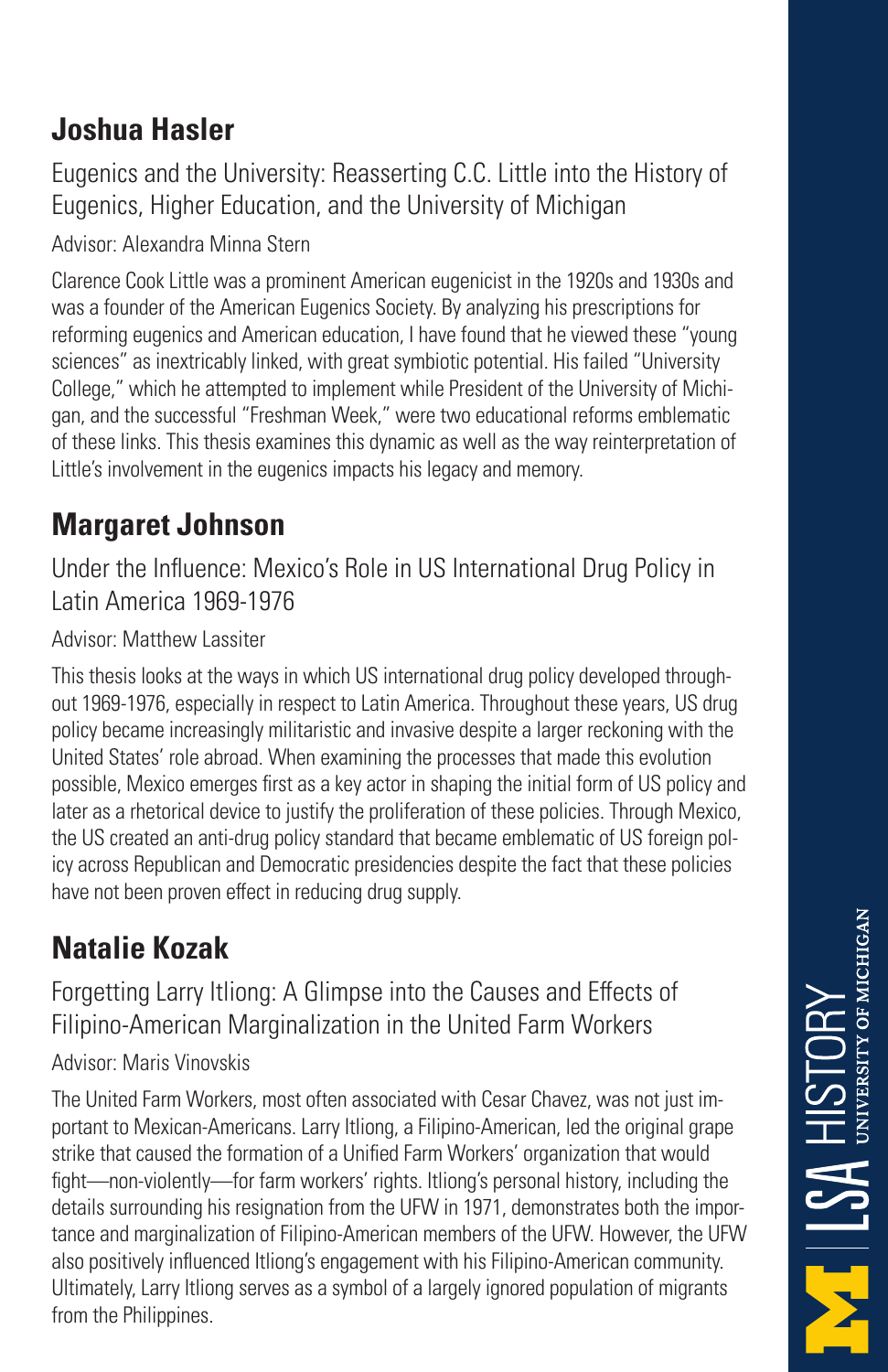### **Julia Kropa**

Keeping the US Hand Well Hidden: The Role of the Church Committee in Rethinking US Covert Intervention in the 1970s

Advisor: Victoria Langland

In 1970 a group of Chilean military officials plotted to kidnap the commander-in-chief of the Chilean army, General Rene Schneider, and use his disappearance to stop the confirmation of the incoming president. When the kidnapping failed, the group assassinated General Schneider. The CIA and Nixon White House gave strategic and material support to the group and encouraged the kidnapping plot. In 1975 the Church Committee in the US Senate investigated assassination and kidnapping plots involving foreign leaders and uncovered the United States' involvement in General Schneider's death. The lasting implications transformed Congress' relationship with the intelligence agencies and the White House.

# **Jared Kunkel**

Dysfunctional Diaspora: Why Jewish Immigrant Dispersion from Galveston Failed

Advisor: Deborah Dash Moore

This thesis is centered on the Galveston Plan, which was an immigrant dispersion movement that took place between 1907 and 1914. The goal of the movement was to recruit Jewish immigrants from Russia and convince them to go to Galveston instead of New York City. When the immigrants arrived in Galveston they were sent to various locations throughout the US West in need of laborers. This particular dispersion effort was not as successful as originally anticipated. In this thesis I analyze the major reasons why the Galveston Plan was unable to distribute a higher number of immigrants. The major source of this analysis is the Jewish Immigrants' Information Bureau collection that was organized by the American Jewish Historical Society (AJHS). The AJHS chronologically organized the letters between the operative organizations. Through these letters, passenger lists, and other materials in the collection, I gained a keen understanding of how the Galveston Plan operated, and what caused the dysfunction that led to its ultimate failure.

# **Kendall Lehmann**

One Man's Empire? Don Canham's Tumultuous Relationship with Title IX

Advisor: Mary C. Kelley

Title IX was a part of the Education Amendments Act of 1972 that prohibited sex-based discrimination in any educational program or activity that received federal funding. The University of Michigan (UM) Athletic Director from 1968-1988, Don Canham, placed importance on football while neglecting women's athletics and challenging Title IX. Progress in women's sports was delayed as a result. The research will illustrate how slowly change involving gender can occur at an academic institution, explore how one man can maintain decisive power and influence within an athletic department, and explain the barriers to the progress of women's sports at UM.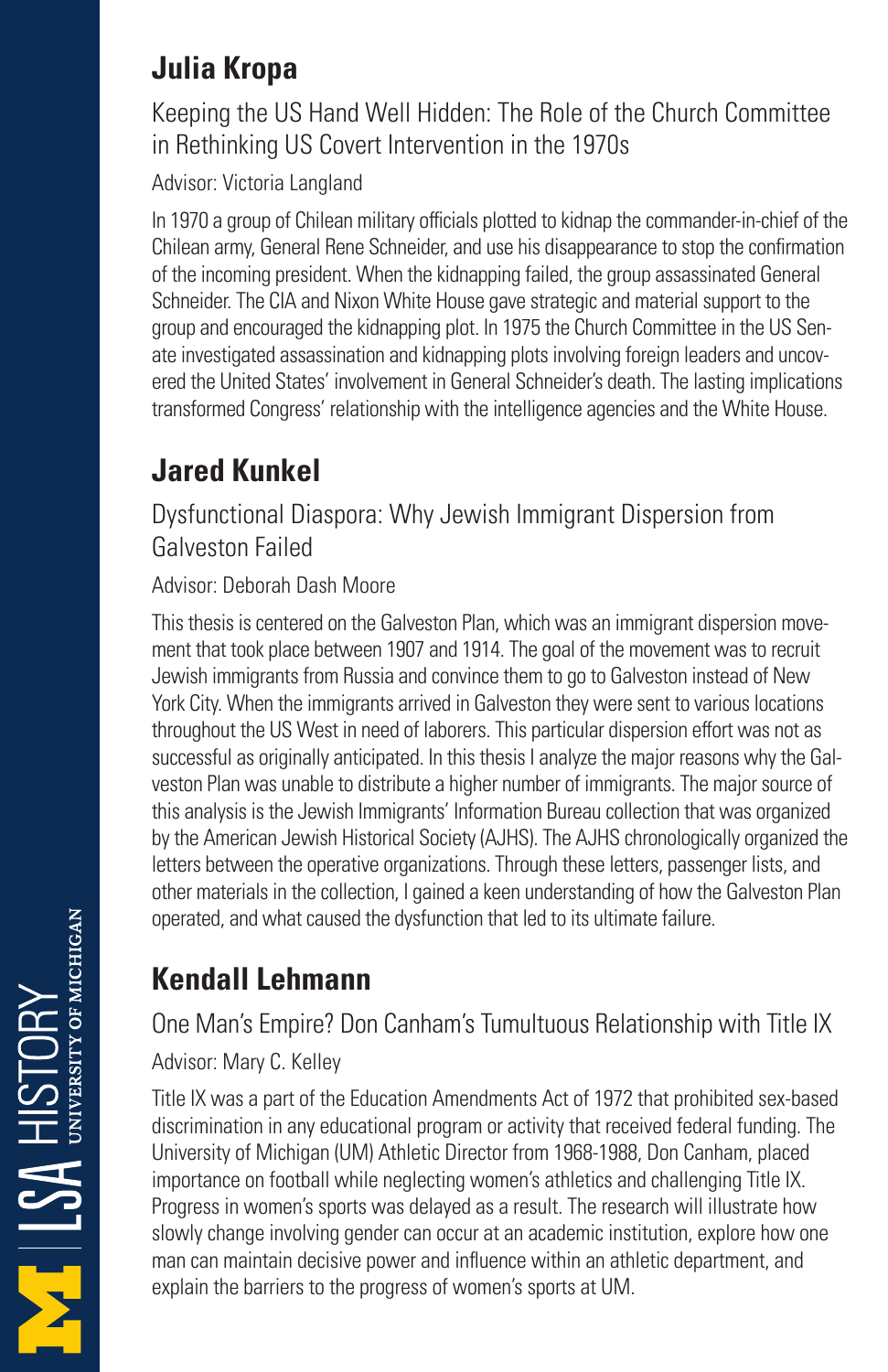# **Jacob Margolies**

### A Nation Born from the Ashes: The Contribution of European Antisemitism and the Holocaust to the Birth of Israel

### Advisor: Victor B. Lieberman

This project examines the impact of the Holocaust on the Israeli independence movement. It centers on the Yishuv-sponsored mass immigration campaign between c. 1930-1948, and the role of such European Jews in accelerating the termination of the British Mandate and in supplementing the fledgling Israeli army in the 1948 War of Independence. No less consequential was the impact of the Holocaust with respect to the United States' pro-Zionist trajectory and the nation's subsequent global lobbying effort prior to UN ratification of the Partition Plan. This thesis posits that such developments fundamentally transformed the nature of the Zionist movement, in effect equipping the Yishuv for sovereignty.

# **Laura Marsh**

Their Name Is on Your Waters: Appropriation of Indigenous Aesthetics in Mackinac Straits Tourism in the 20th Century

### Advisor: Gregory Dowd

In this thesis, I will examine the ways that various elements of the tourism industry in the twentieth-century Mackinac Straits, including the Michilimackinac Reenactment Pageant, and the marketing of "Indian Legends" and tourist literature, all served to advertise access to Indigenous identity for white vacationers. In privileging white conceptualizations of Indigenous identity, the tourism industry marketed images of Indianness concocted by the white imagination, and it profited from this romanticized, racially charged concept of Indigenous culture (which did not distinguish by region or nation and so was just that: the homogeneous Native). This exploitation by the tourism industry added to a legacy of colonization in the United States, and further subjugated Native communities where they already suffered at the hands of white settlers.

# **Noah McCarthy**

### Gerald Ford, Human Rights, and the American Presidency

### Advisor: Jonathan Marwil

Gerald Ford's relationship with human rights has never been explored in a full work. This project addresses Ford's conception of human rights and its political application during his presidency. The goal is to explain Ford's apparently minimal role in the emergence of mid-1970s human rights politics. This work does so by assessing the development of Ford's character and actions as president, in the context of the politically viable models of human rights that emerged in this period. It demonstrates how Ford's exclusion from human rights appeals in the mid-1970s reflects his own character and the politicized nature of such appeals.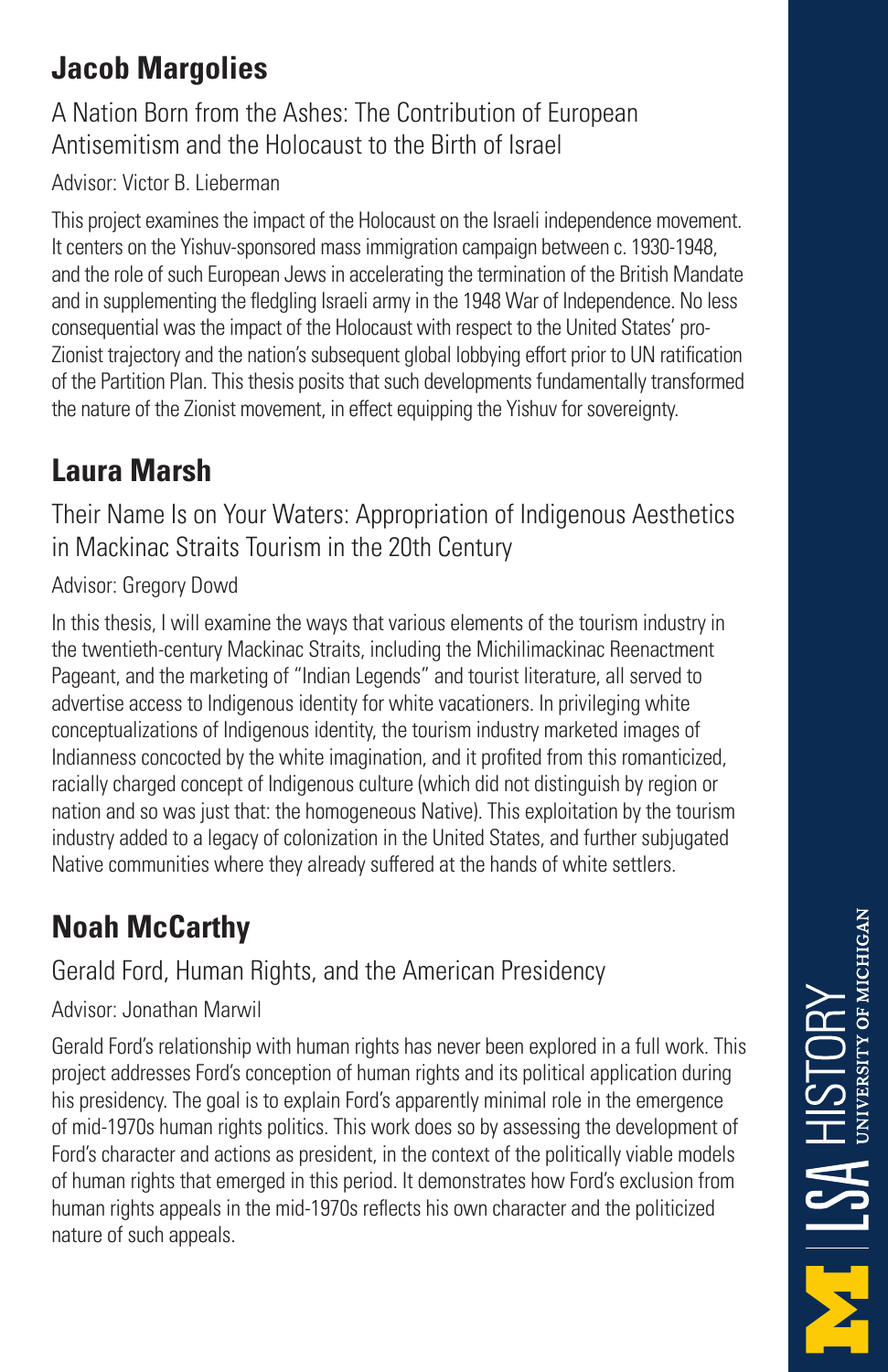### **Melissa Neal**

### Gendered Spaces at the University of Michigan at the Dawn of Coeducation

Advisor: Mary C. Kelley

Although the first decade of coeducation at the University of Michigan may appear to have been a golden age for women students, their admission was shaped by narrow and specific constraints rooted in separate sphere ideology. Women students could only occupy domestic spaces, academic departments, and campus organizations in ways that did not threaten patriarchal hegemony. Archival records from the University of Michigan Bentley Historical Library and Vassar College Special Collections narrate the gendered experiences of Michigan students during this first decade of coeducation. I suggest a new approach by shifting the focus onto the physical and conceptual spaces created and altered as a result of women's admission, allowing women's voices to narrate a different interpretation and revealing that coeducation at the University of Michigan was not as progressive as it has often been represented.

# **Keisuke Ozeki**

American Citizens for Justice: Preserving the Legacy of Vincent Chin in Eighties Detroit

Advisor: Heather Ann Thompson

"It's not fair," cried Vincent Chin as he fell getting clubbed by a baseball bat. On June 19, 1982, Vincent Chin, a Chinese American man in Detroit, was beaten to death by two white autoworkers who received no jail time for their crimes. American car giants could not compete with the Japanese competition, forcing the unemployment rate up to 17%. Angered by job cuts, black and white Detroiters turned against everybody who "looked Japanese." This is a story of the American Citizens for Justice, an Asian American civil rights organization, which responded to the heightened anti-Japanese racism.

# **Cayla Palmer**

### Dr. Edward Bliss Foote and the Limits of Victorian Sex Radicalism

Advisor: Martin S. Pernick

Dr. Edward Bliss Foote, physician and publisher, wrote some of his most famous works during the Victorian Era, during the passage of Comstock Laws in the late 19th Century, which restricted the publication and distribution of sexual health information and contraceptives. Two of his works, Medical Common Sense and Sexual Physiology for the Young, one written before and one after the passage of the laws, were analyzed in this thesis to show how Foote changed the language in his works to suit different audiences and to accommodate the passage of restrictive publication policies. This research will show the ways in which promotion of sexual health information can be hindered by governmental policies, explore how authors adjust their opinion on certain topics to fit specific audiences, and show how the efforts of sex radicals in Victorian America could be limited by societal and governmental restraints.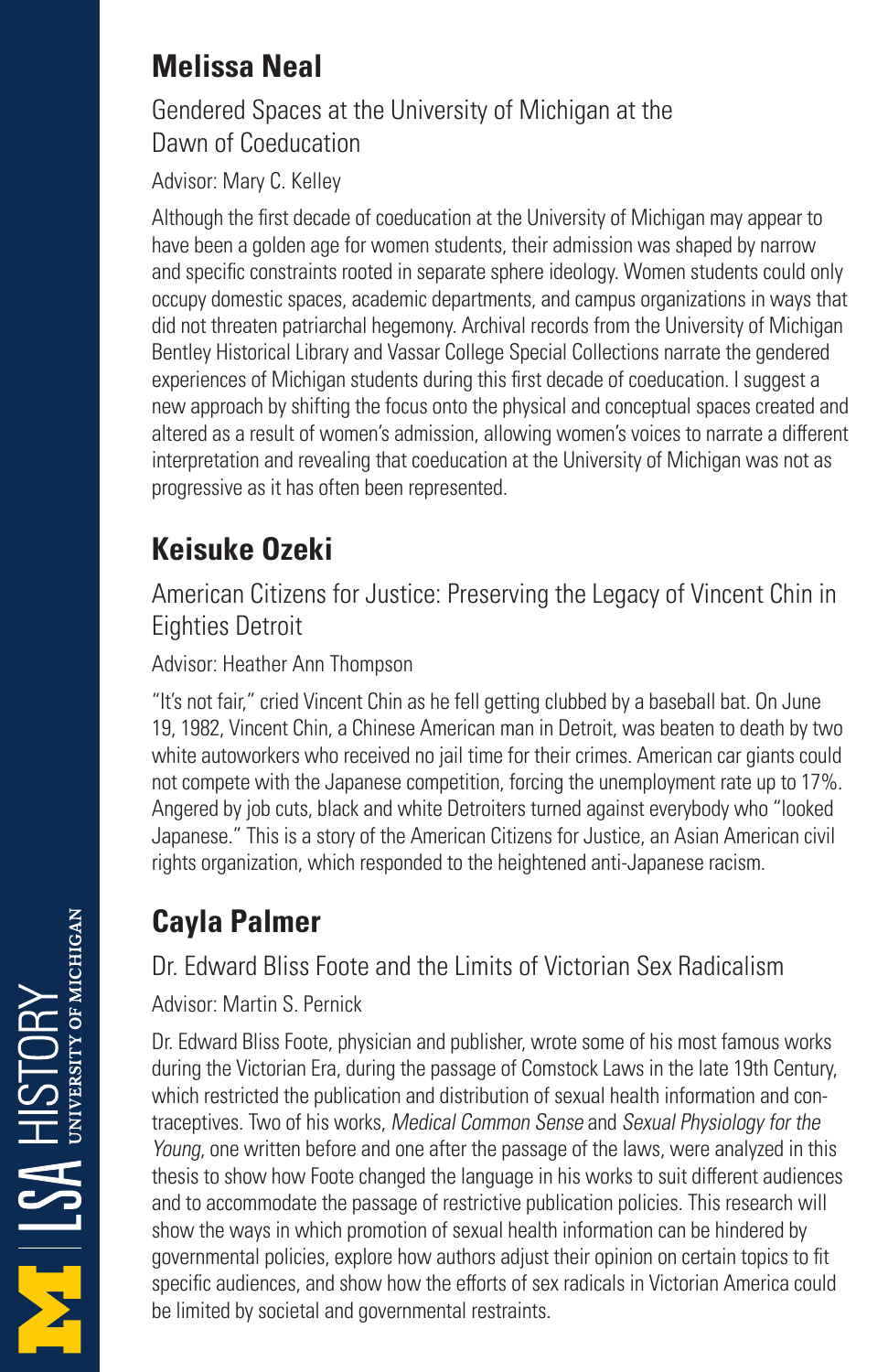### **Rohin K. Patel**

### Poverty of India—British Colonial "Drain" and Contemporary Economic Implications

Advisor: Thomas R. Trautmann

In his work Poverty and Un-British Rule in India (1901), Indian Nationalist leader Dadabhai Naoroji claims that between 1835 and 1872 Britain extracted £500 million from the Indian subcontinent. Naoroji's perception of self-rule changed significantly throughout his lifetime and he came to understand the only solution to India's poverty as native rule, influencing later thinkers such as Mahatma Gandhi. His views span business, politics, and philosophy, and have many present day implications in the Republic of India. My hope with this thesis is to bring attention to India's "Grand Old Man" through a deep analysis of his life, work and impact, tracing the various alterations in his views and arguing that, ultimately, in order to understand contemporary Indian economic transformations, we must turn to the complex figures of the past.

### **Reine Patterson**

White Churches, Black Activism: The Detroit Presbytery from Civil Rights to Black Power

### Advisor: Stephen Ward

Churches, especially white Protestant churches, held an ambiguous role in American civil rights activism throughout the 1960s and early 1970s. During this time in Detroit, white Protestants were more conservative and averse to political activism than Catholics or black Protestants. During the Civil Rights and Black Power movements, however, the Presbytery of Detroit challenged expectations set by its members by contributing to African American civil rights, establishing itself as a continuous supporter and ally to this movement. This analysis of the Detroit Presbytery's activism during three significant moments for black activism in Detroit—the Civil Rights Movement, the 1967 Rebellion, and Black Power—serves as a lens through which to study Presbyterian and white church activism in the movement for racial equality and black self-determination.

# **Zaryff Razali**

Confronting Hegemonies: How Masculinity and Socioeconomic Issues Framed Malay Feminist Strategies in Colonial Malaya 1931-1956

#### Advisor: Victor B. Lieberman

This paper explores issues that framed late nineteenth to early twentieth century Malay political thinking and the impact it had on women's political strategies. The paper argues that foreign labor in-migration and British policy played a key role in the economic and social issues that emerged among Malays, but goes further to analyze why some parties successfully captured Malay support while others did not. Then, relying primarily on autobiographies by prominent female leaders, this paper charts two strategies Malay women employed at the time, radical and pragmatic, based on whether they directly confront male political superiority or if they utilized it for women's issues.